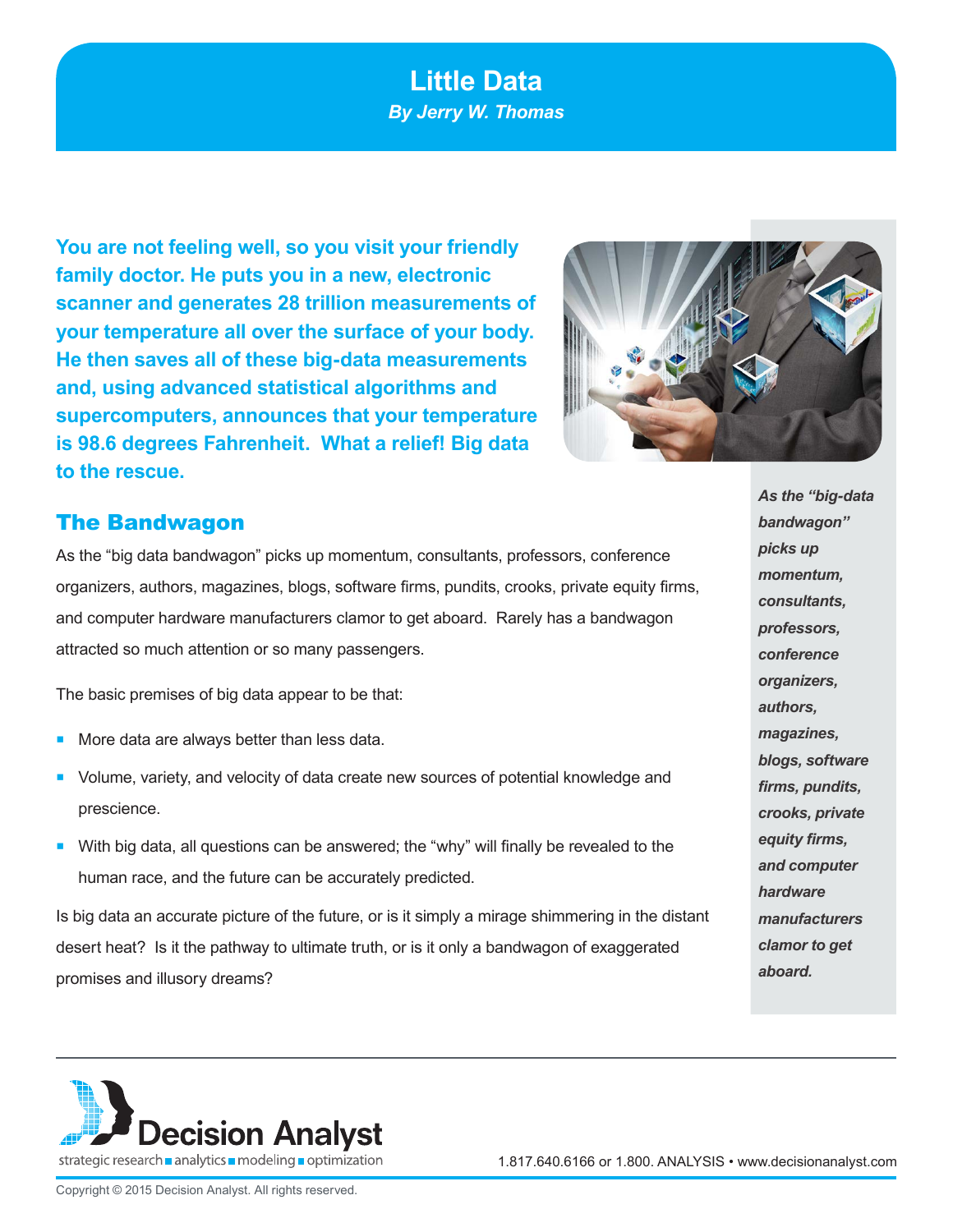

*No matter how current or instantaneous data are (i.e., the velocity) or the sheer amount of data, the backwardlooking bias is an omnipresent limitation.* 

The truth is the solution to marketing and business problems—and the identification of strategic opportunities—often lies in the realm of little data, not big data. You don't have to boil the ocean to determine its salt content. You don't have to eat the whole steer to know it's tough. Most times a doctor only needs to take your temperature with a \$20 thermometer, not a \$10 million scanning machine. The great opportunity is not more data faster, but better data—and better analytics.

### The Limits of Data

The preponderance of business data indeed, all data—in the world is historical data, or "tracking" data, such as financial data, sales data, customer behavioral data, weather data, and inventory data. Virtually all data tend to be backward-looking, analogous to looking in the rearview mirror to steer a car forward.

No matter how current or instantaneous data are (i.e., the velocity) or the sheer amount of data, the backward-looking bias is an omnipresent limitation. We might see trends in that data that give us an inkling of the near-term future, and we might be able to find out what has driven a firm's success in the past, but most historical data are of limited value in predicting the future.

Another limitation of most business data is *noise*. All data consist of two main components:

- **Noise**—Random variations, static, aberrations, errors, missing values, and distortions.
- **Signal—**Relevant, valid information in a recognizable, reliable pattern.

The human race has spent the better part of the last two million years trying to separate the signal from the noise, and for the vast majority of that time our ancestors conjured up myths and magic to explain their experiences and observations. It is a pattern that the perceptive can still see at work in corporate America and Washington, D.C. The scientific thinking and scientific systems that have evolved over the past 5,000 years represent a revolution, a great leap forward, in our ability to separate the signal from the noise.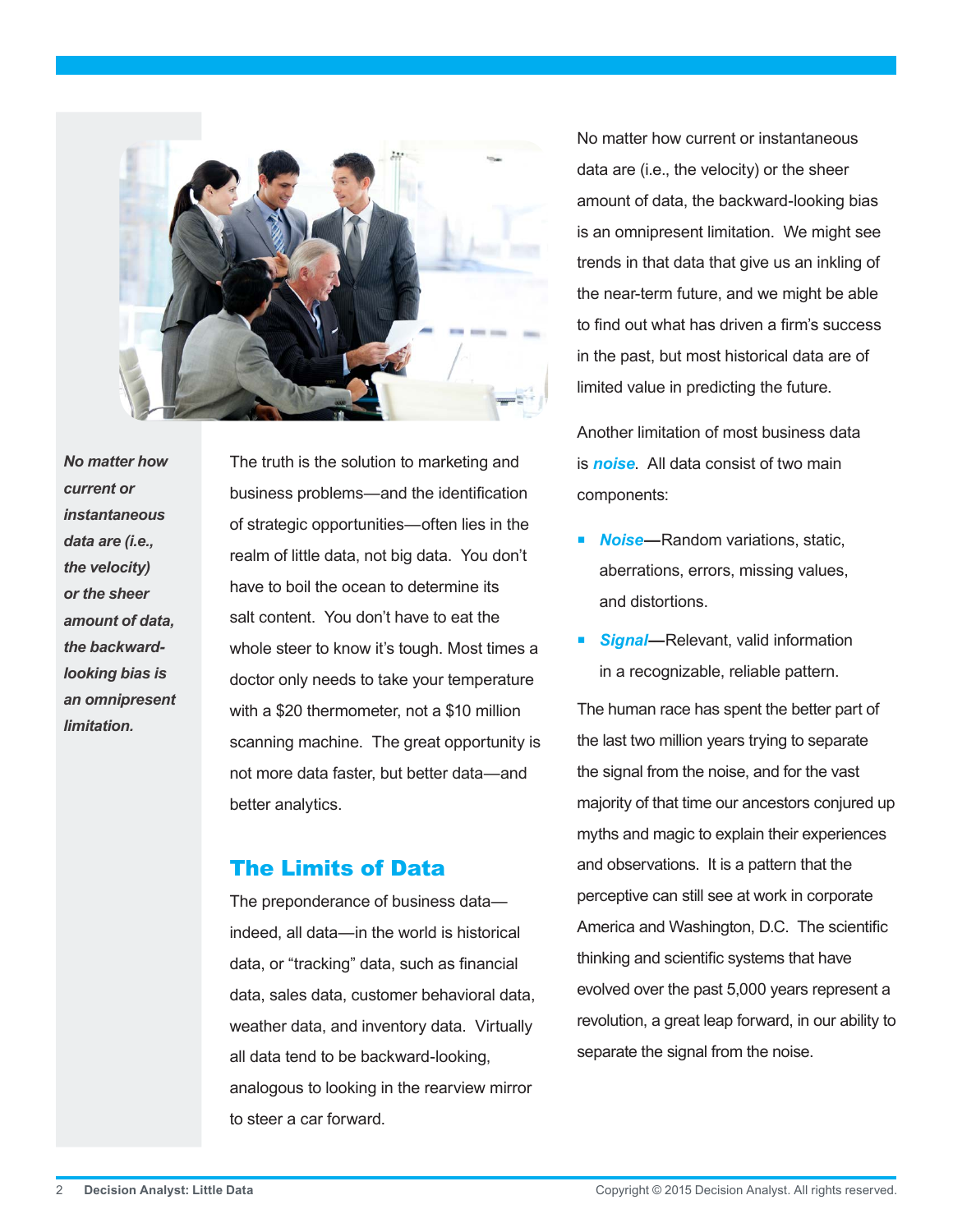*Inflationary distortion* is another major limitation of business data. Inflationary and deflationary forces vary by product category, by industries, and by time, and rarely does anyone have the measures or means to correct for these distortions. We can think of the changing value of the dollar and variations in currency exchange rates as other types of pervasive noise.

### Data You Can Trust

Often, without thinking, we tend to see all data as equal, but rarely is this true. The corporate world is awash in data. It streams in from all directions 24 hours a day, and the data deluge continues to worsen. Most large companies today have at least 100 to 200 times as much data in their collective databases as they had 30 years ago. Has all this data helped them make better decisions? Would (or could) anyone argue that today's corporations are making better decisions than they did 30 years ago?

I would argue that most major corporations are making poorer decisions now, compared to 30 years ago, despite the rising tide of data. In fact, the growing flood of data is part of the problem. More data often means more confusion. Which data are correct? What data can be trusted?

Here's a point of view on the trustworthiness of various types of data, ranked from most trustworthy to least:

- **1.** *Experimental Data.* Carefully designed and carefully controlled experiments, conducted by objective third parties who are experts in such experiments, yield the most trustworthy data. Before-after and side-by-side controls are employed, along with sophisticated statistical analyses, to separate the signal from the noise.
- **2.** *Survey Research Data.* Scientific research studies, conducted by experienced professionals who are objective third parties, yield trustworthy data. Often this data is experimental in nature. Research design, normative data, mathematical modeling, stimulus controls, statistical controls, historical experience, quality-assurance standards, etc., tend to



*More data often means more confusion. Which data are correct? What data can be trusted?*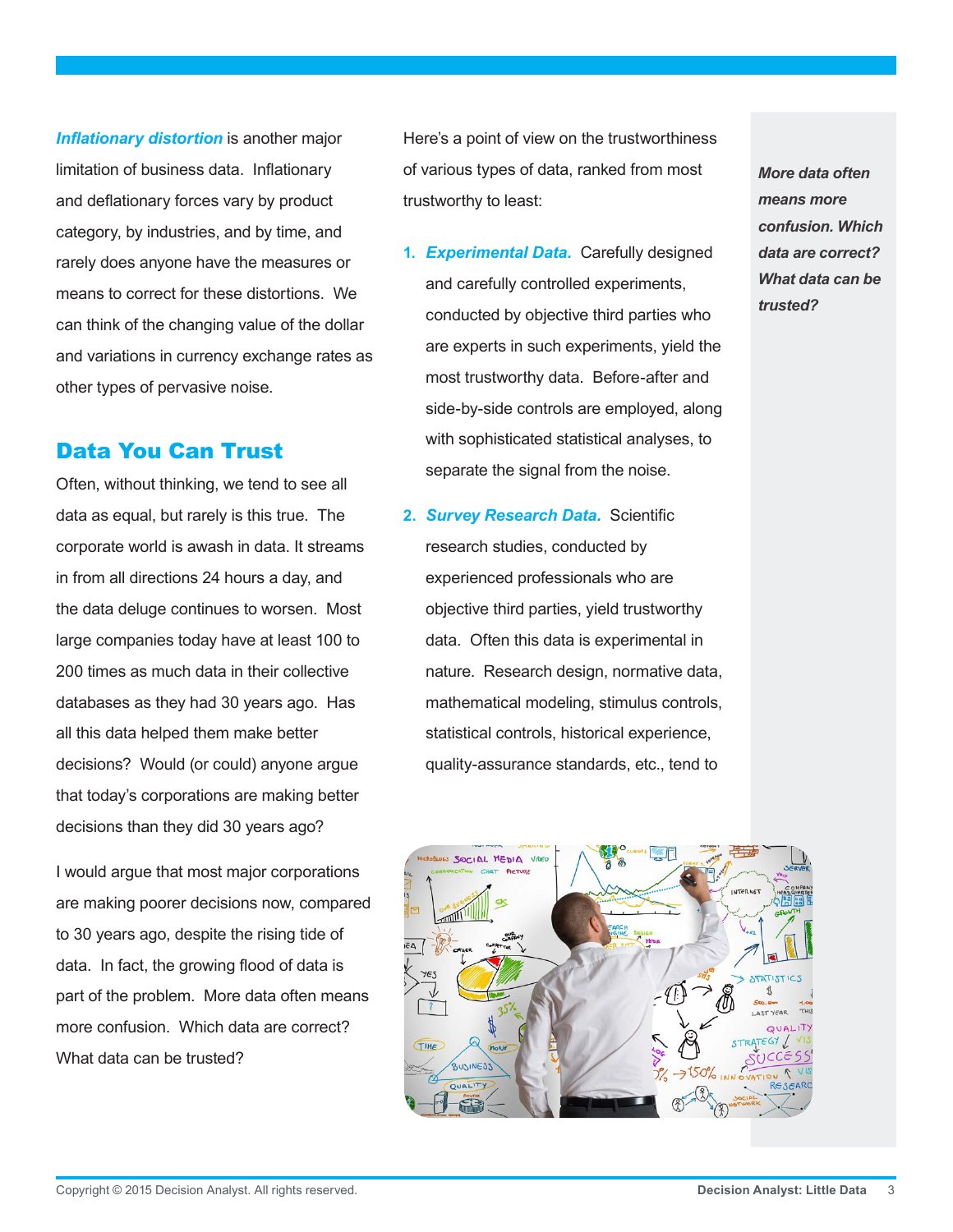*Sales data can only be trusted so far. The noise often drowns out the signal.* 

make this data very precise. Noise tends to be minimal.

**3.** *Marketing-Mix Modeling Data.* The creation of an analytical database, the cleansing and normalizing of that data, and the use of multivariate statistics and modeling to isolate and neutralize some of the noise tend to make marketing-mix modeling data better than actual sales data.

The signal in marketing-mix modeling data is more stable, more reliable, and more measurable. This type of data can be valuable in helping companies understand what variables are driving their businesses (is it media advertising, or the number of salesmen, or pricing differentials?), but it generally takes multiple years of data to get maximum value out of marketing-mix modeling.

**4.** *Media-Mix Modeling Data.* This is the same concept as marketing-mix modeling, just applied to a different set of variables. The same general rules apply. An analytic database, data cleansing, modeling, and statistics allow the noise in the data to be minimized, so that the effects of various media can be isolated. Again, if combined with controlled experiments, the data and analyses are much more explanatory.

**5.** *Sales Data.* Sales data are pretty good, but not perfect, measures of actual sales. But sales are not reliable and valid measures of advertising effectiveness, optimal media spending, product quality, service productivity, competitive activities, etc.

Sales data can only be trusted so far. The noise often drowns out the signal. The economy, competitive activity, the weather, inflation, the vacation cycle, news events, political events, aberrations in inventories and distribution, pricing disturbances, etc., create false echoes and distorted illusions. Sales data are not good measures of cause and effect. Sales are reasonably good measures of what happened, but not why it happened or what forces caused it to happen.

#### **6.** *Communities or Advisory Panel Data.*

Many large companies have bought into systems that allow them to frequently talk to and survey a small group of target consumers over and over again.

Surveys among this group are conducted by various folks in the corporation on a daily or weekly basis. The cost per survey or measurement is relatively low—if the quality of outcomes is not taken into account. Such communities are not truly representative, not randomly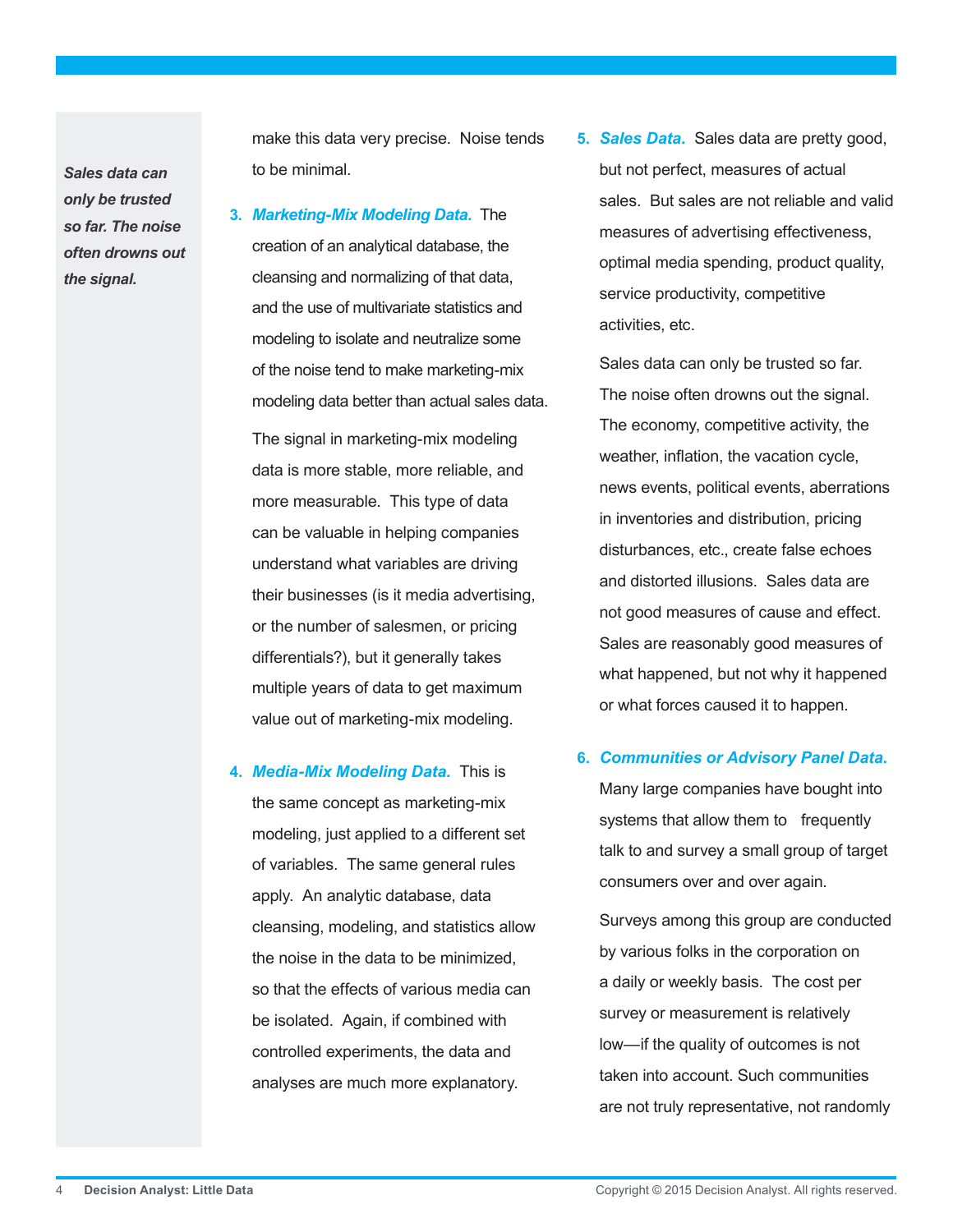chosen, and seldom ever validated. Over time conditioning and learning undermine the representativeness of the community, assuming it existed at the outset.

**7.** *Eye-Tracking Data.* With steady improvements in measurement equipment and software, the direction the human eye is pointing can be determined with a high degree of accuracy—less than one degree of error in a controlled environment with high-quality equipment. This can provide useful diagnostic information to help understand why a package, website, or advertisement is failing to attract attention or failing to register certain messages or images.

#### **8.** *Biometric or Physiological*

*Measurements.* Galvanic skin response, eye pupil dilation, heart rate, EEG (brainwave) measurements, facial emotions recognition, etc., are very interesting and exciting, and they may one day open portals into the human soul, but for the present these measures are largely speculative and unproven. Many anecdotes are cited as proof, but real experimental proof is lacking. Physiological measures became very popular during the 1970s, but they faded over time as validation of backers' claims and assertions proved elusive. Some of



these measures are reasonably good at tracking arousal, but there's no precise way to know if the arousal is positive or negative without bringing in survey or qualitative research.

**9.** *Social-Media Data.* Social-media data are very popular in corporate America. The data are comparatively inexpensive, often massive, and real-time (day by day, hour by hour). Many new software tools and systems make analyses of the data relatively easy.

Social-media data are, perhaps, most valuable as an early-warning system—of something going wrong, of a competitive initiative, or of an unexpected aberration. Social-media data, however, must always be viewed with suspicion and skepticism, for several reasons:

*Physiological measures became very popular during the 1970s, but they faded over time as validation of backers' claims and assertions proved elusive.*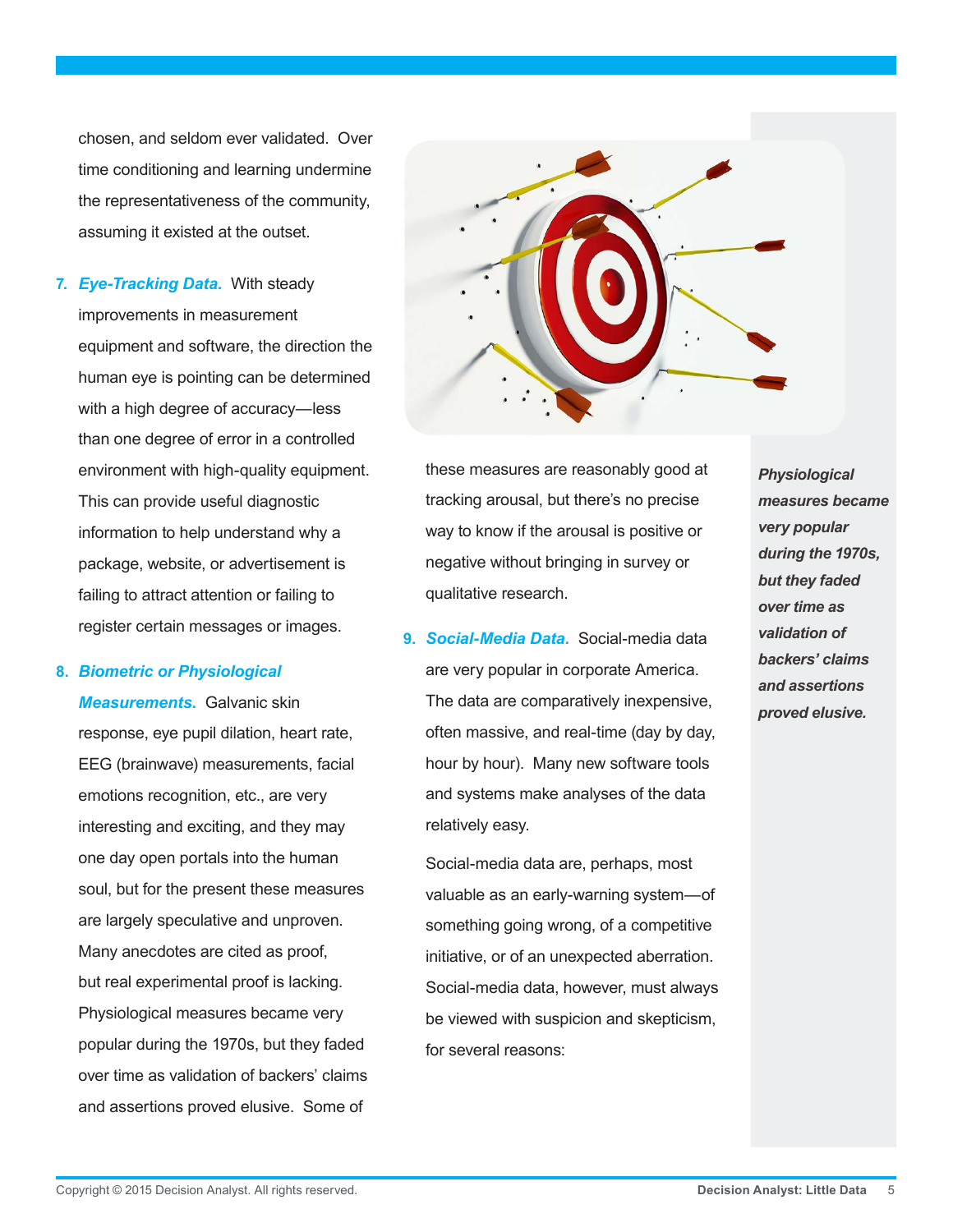- Many product categories and brands are scarcely ever mentioned in social media, making sample sizes too small for data reliability.
- Social-media comments are influenced by the news cycle, special events, media advertising, promotions, publicity, movies, competitive activity, and television shows (i.e., there is a lot of noise in the data).
- Social-media data are subject to manipulation. You may think you are following an important trend in the data, only to learn later it was a clever ruse to confuse by a competitor. Increasingly, corporations and other organizations are striving to create social-media content and manage social- media comments, so the "research'' value of the data is rapidly diminishing.
- As social-media comments are identified and collected via web scraping, we almost never know the exact source, the context, the stimulus, or the history that underlie a comment. These unknowns make interpretation risky, indeed. That's why social-media data must be viewed with trepid spirit and jaundiced eye.
- **10.***Your Spouse's Opinions (After the*  **Honeymoon)**. Your spouse will often tell you the unvarnished truth (and you should kiss her or him for this act of honesty and bravery, not call the divorce lawyer). However, your spouse tends to share some of your own biases, can have hidden agendas at times, and is not likely to be representative of your firm's target market. Listen politely, nod approval and acceptance, but don't put too much weight on your spouse's opinions.
- **11.***Your Own Personal Opinions.* Rarely is your personal opinion trustworthy, despite the fact that emotionally you trust your own inner feelings and intuitions over all external data. Your experiences, genetics, hopes, and biases cloud perceptions of reality. You are rarely objective and are often driven by intense emotions. You are a member of the human race.

# **Objectivity**

Social and political pressures within a large organization tend to undermine the objectivity required for determining the trustworthiness of business data and accurately determining its meaning and import. The trend toward low-cost, do-ityourself surveys by the inexperienced in corporate America is creating a growing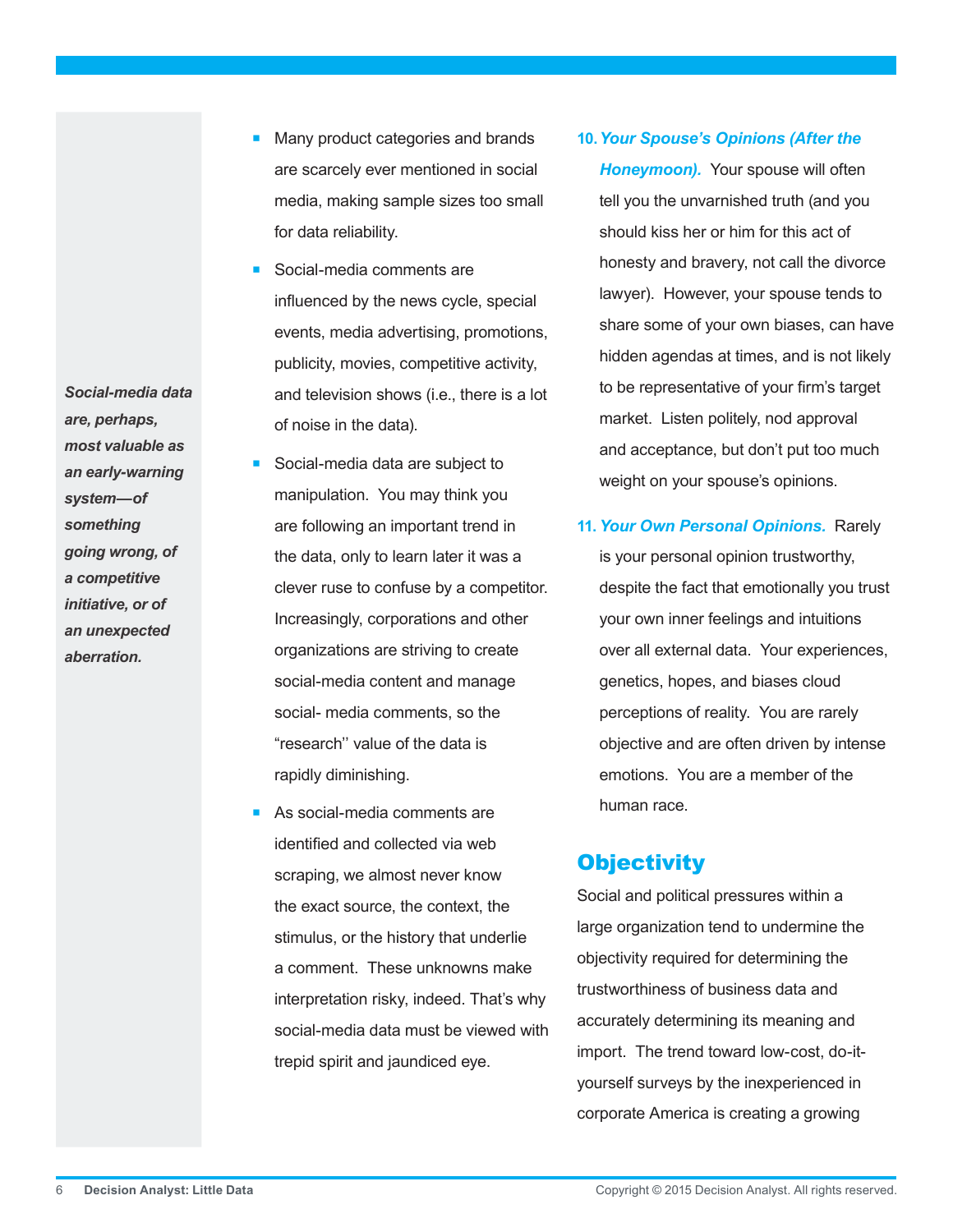number of bad decisions and big mistakes, based upon survey data of questionable objectivity, accuracy, and validity.

The normal controls and safeguards practiced by independent research companies are rarely followed by do-ityourself research functions in larger companies (and these internal groups often use copyrighted questionnaires "borrowed" from research companies which expose large companies to unknown legal risks). The objectivity of professional, independent, experienced third parties can greatly improve the quality of data and its interpretation. *(Confession: The author might benefit financially if corporate America acted on the assertions in this paragraph).*

### Little Data

Corporate decision-makers often would be better served if they relied on tried-andtrue tools and systems from the world of little data, rather than illusions from big data. Sampling theory teaches that if the sample is random, one can measure the behavior or mood of the whole by talking to very few people.

A sample of 1,500 is sufficient to predict who will win a presidential election. A sample of 200 to 300 respondents is generally sufficient to predict how much the whole

population will like a new product or service. A sample of 200 users can test a new peanut butter in-home for a week, and from this it can be precisely determined if the product is optimal and what its market share will be once introduced. These are examples of little data.

Survey research is relatively inexpensive, yet very accurate, because professional researchers know the source, stimulus, context, and history—and have tried-andtrue measuring instruments, normative data, quality assurance, and controls.

Marketing research can be designed to be forward-looking and predictive, rather than backward-looking. Experienced researchers



*Social and political pressures within a large organization tend to undermine the objectivity required for determining the trustworthiness of business data and accurately determining its meaning and import.*